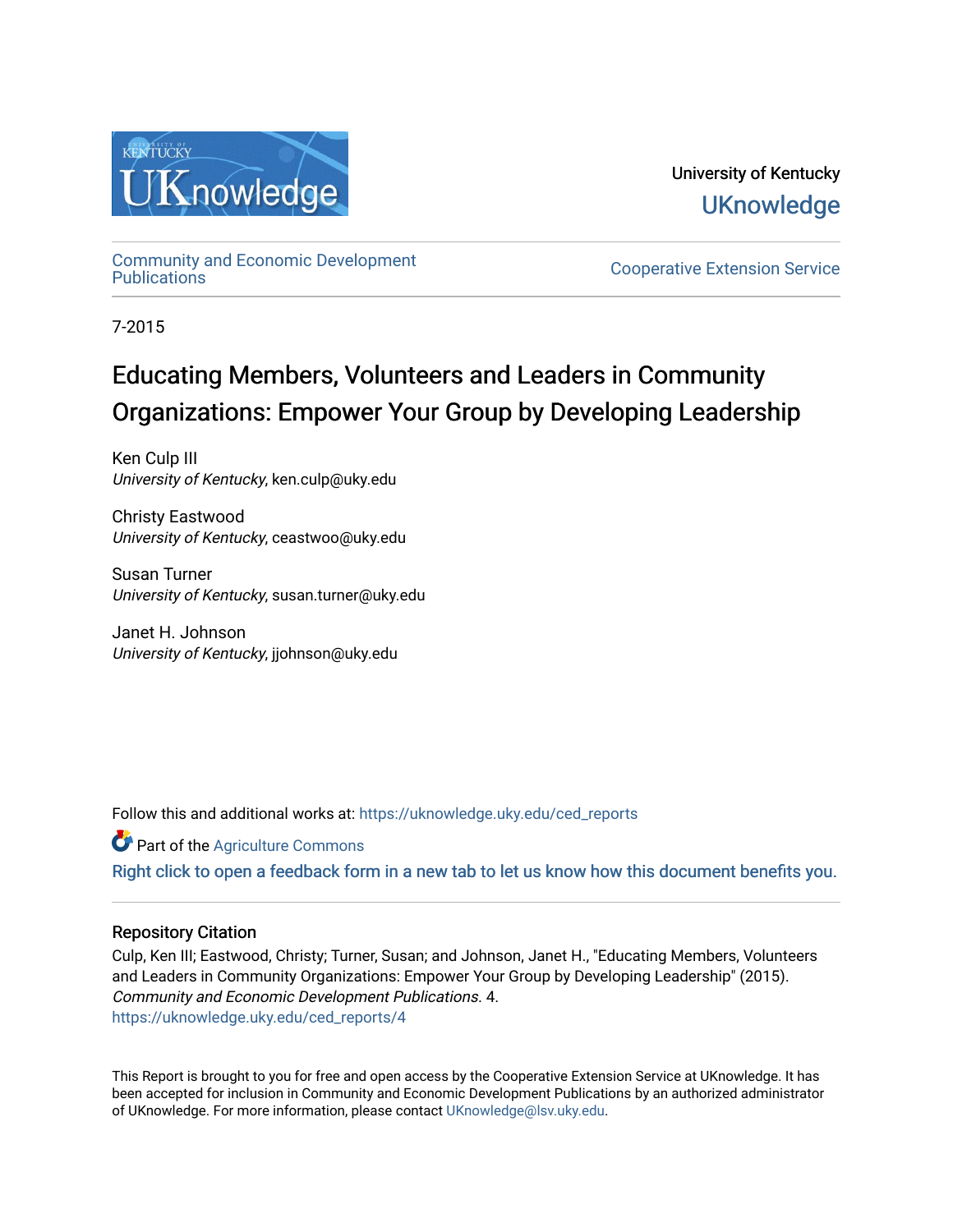**UNIVERSITY OF KENTUCKY COLLEGE OF AGRICULTURE, FOOD AND ENVIRONMENT, LEXINGTON, KY, 40546**

CLD2-7-4H







**Facilitator's Guide**

# Educating Members, Volunteers and Leaders in Community Organizations *Empower Your Group by Developing Leadership*

# **Rationale:**

Educating, empowering and equipping 4-H members, volunteers and leaders adds stability, quality and effectiveness to the organization and its provided programs

# **Goal:**

To develop the educational processes that ensure successful member, volunteer and leader experience and continued organizational service.

**Note:** The extensive content of this session may be broken into multiple 30 minute programs–one per objective–for more in-depth learning activity participation. Program design should focus on member, volunteer and leader needs and timeframes appropriate for selected content delivery.

# **Objectives:**

- Distinguish elements of an effective orientation program for members, volunteers and leaders
- Examine Extension procedures required for client and member, volunteer and leader protection
- Evaluate resource elements critical for a positive individual experience within the organization
- Design learning situations for continued skill development

# **Pre-Program Preparation:**

- Review *GEMS Administrative Model Overview* (CLD2-3) to understand content sequence in overall organizational leadership development process.
- Review *Educating Members, Volunteers and Leaders in Community* (CLD2-7) fact sheet for content delivery background.
- Prepare copies of *Educating Members, Volunteers and Leaders in Community* (CLD2-7) for each member, volunteer and leader.
- Prepare a sample volunteer orientation packet, including an orientation letter, annual report, CES Report to the People, directories for the 4-H Council and club leaders, a membership brochure, a 4-H Camp flyer, a state 4-H brochure, a state Extension brochure, the agent's business card, and a listing of 4-H projects, programs, and activities.
- Prepare copies of the Member, Volunteer and Leader Activity worksheet entitled *Project Resource Inventory*.

# **Introduction:**

**Share:** "Educated, empowered members, volunteers, and leaders are more effective in serving any community organization. Educating adds stability, quality and effectiveness to organizations and their programs. Members, volunteers and leaders who understand their duties, roles and responsibilities will serve more effectively serve the organization as well as the youth and adults with whom they have contact. But all too often, little attention is given to helping a new member, volunteer or leader understand the big picture profile of Extension, its purpose as well as the individual's service opportunities."

This leadership curriculum was developed by 4-H Youth Developement agents with University of Kentucky specialists. Examples in the guide are geared toward an 4-H audience. This guide may be reproduced or modified for educational or training purposes and used with other audiences.

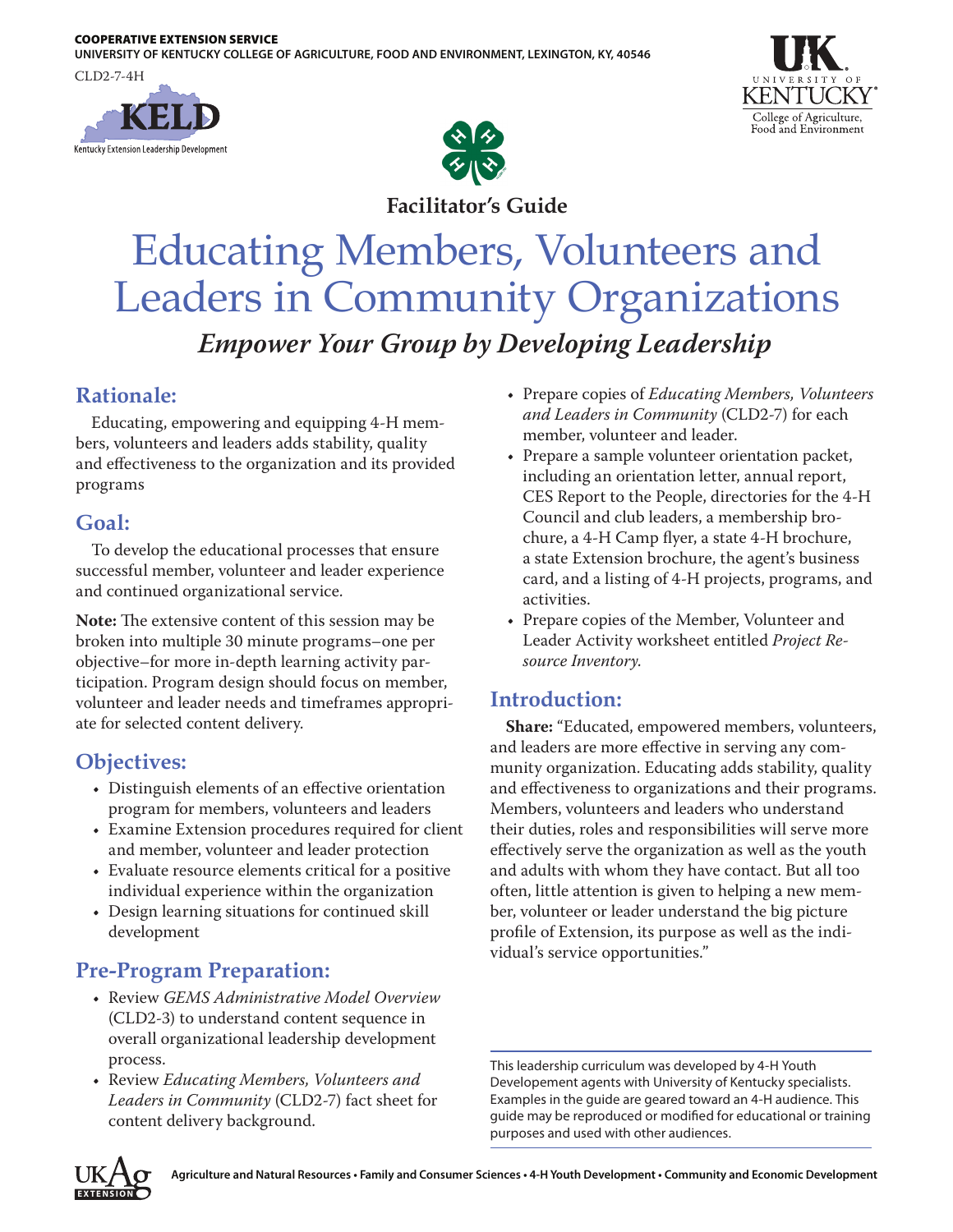#### *Introductory Activity*

**Ask** members the following questions:

- "You have just been accepted as a volunteer in the Jasper County 4-H program. What questions would you have as a new volunteer?"
- "Why might a new volunteer be reluctant to ask questions?"
- "If 4-H provides opportunities for learning by doing, how do you make a new volunteer feel welcome so that they can begin learning and doing? What needs to be communicated to a new volunteer joining the organization?"

#### **Objective 1: To distinguish elements of an effective new member, volunteer and leader orientation program**

**Share** points from the content fact sheet: "The initial step in educating is orientation. Orientation provides an overview of the organization's programs and activities, policies, procedures and programs. In addition, the roles and responsibilities of paid and volunteer staff, organizational leadership structure, and ways that individuals can serve the organization should be covered. Orientation should be presented to all newcomers; including employees, volunteers and leaders."

#### *Learning Activity 1:*

Divide the participants into small groups. Provide this scenario for group discussion:

*You have been asked to develop volunteer orientation packets and provide materials that might answer volunteers' questions regarding Extension, 4-H programs, and ways in which members, volunteers and leaders can be involved. You choose to provide an orientation letter with the packet.*

Evaluate the "Who are Jasper County 4-H Volunteers?" orientation letter for the following orientation components:

- Does the language make new volunteers feel welcome?
- What additional items could be included to make them feel welcome and informed?
- What is the mission of Kentucky 4-H?
- Do you understand the culture of Kentucky 4-H?
- Is the focus of 4-H programs clear?
- Do you find opportunities to be of service and be involved in 4-H?
- Is the relationship between members, volunteers and leaders and Extension professionals outlined clearly?

**What other items would you provide in your new volunteer orientation packet?** (An annual report with pictures, a Cooperative Extension Service Report to the People, directories for the 4-H Council and club leaders, a membership brochure, a 4-H Camp flyer, a state 4-H brochure, a state Extension brochure, a promotional incentives such as 4-H pens, notepads, mouse pads, etc.)

**How would you present the orientation packet information?** (Packets could be distributed at a club meeting, through a conversation with a mentor Homemaker, through the mail, or at an orientation luncheon for collective new members.)

#### **Objective 2: To examine organizational procedures required for client and member, volunteer and leader protection**

**Share** the following information from the content fact sheet:

"One of the most unfortunate aspects of group participation in public projects and activities is the issue of liability or risk resulting from participation. Many organizations often overlook or ignore making members, volunteers and leaders aware of risk management strategies. In the protecting phase of the education process, volunteers learn about risk management strategies such as appropriate and acceptable behaviors, conflict resolution, personal liability and confidentiality issues.

"Risk management education for members, volunteers and leaders includes explaining the concept of risk management, developing an awareness of potential liabilities, exploring alternative methods of insuring losses, and developing procedures to minimize liabilities. Risk management can focus on overall organizational protection or specific event risks for identifying necessary procedures. Client protection examples include a signed photo release on a membership form, allowing individual photos to appear in print or webbased media, a 'hold harmless' clause on a 4-H camp enrollment form, liability shields or other procedures related to specific situations."

#### *Learning Activity 2:*

Present the group with the following scenario for group discussion:

*The Jasper County 4-H Council decided to hold a ribeye steak sandwich sale in conjunction with the Jasper County Cattlemen, where sandwiches are grilled at the Tractor Supply Company parking lot, wrapped on site, and sold to drive-up customers or delivered for pre-order sales.*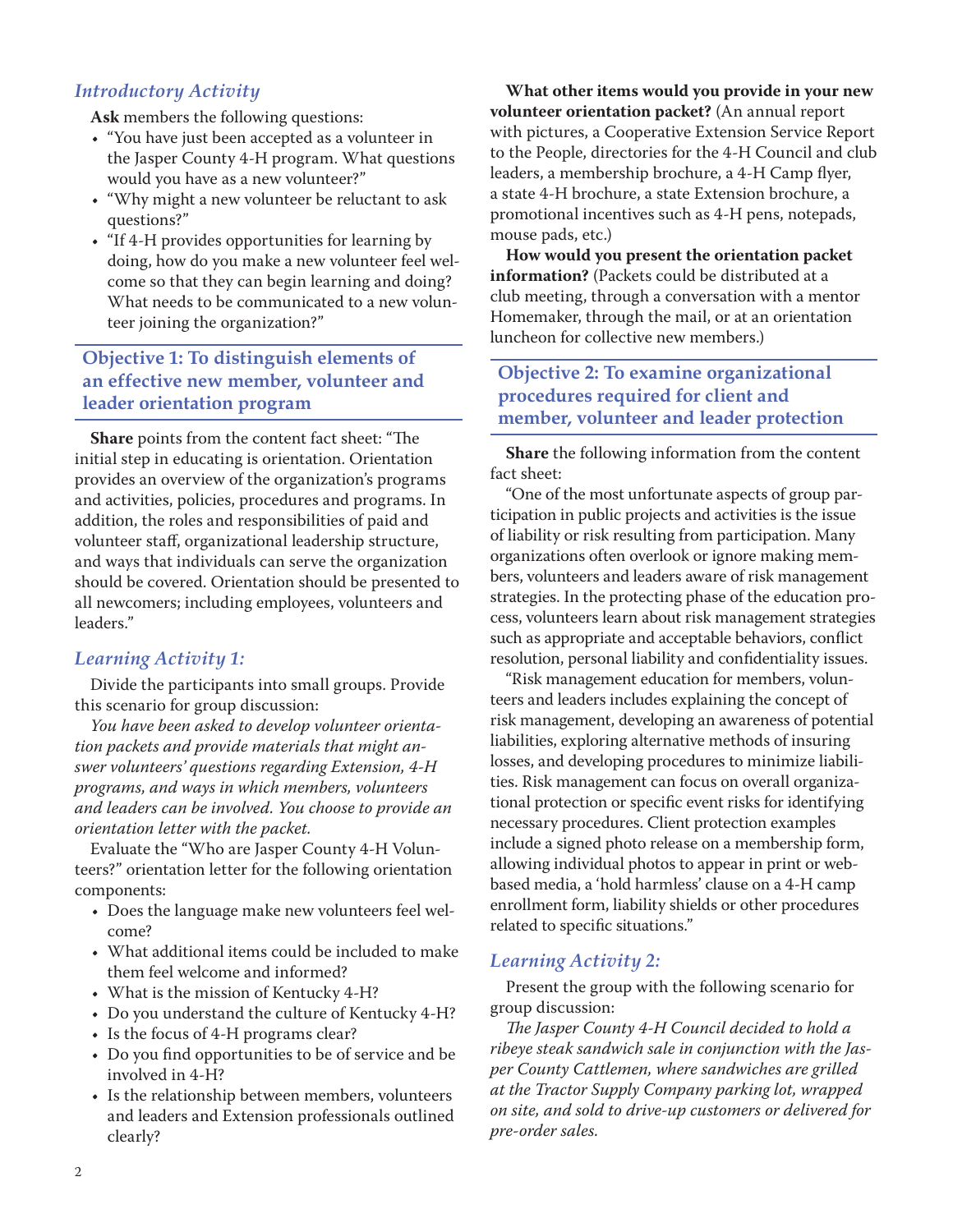- What potential risk or liability issues could the organizations face with this project?
- What steps should the organizations take in educating volunteers to reduce risk?

#### **Risk/liability potential**

- » Food borne illness related to undercooking meat, cross contamination on handling surfaces, sandwiches not stored at correct temperatures
- » Individual injury on the property

#### **Potential steps to minimize liability**

- » Temporary food service permit from local Health Department
- » Safe food handling procedures training with all volunteers: wear gloves when wrapping sandwiches, keep raw meat surfaces separate from cooked meat and other food surfaces, have sanitizing solution available for wiping surfaces, coolers to keep meat above 140 degrees, instant read thermometers to check temperatures during cooking and storage, potable water handwashing stand available for volunteers, and safe storage available for wrapped sandwiches and other items for deliveries
- » Consider different site location for cooking steaks, with certified kitchen for storage, food handling equipment
- » Consider organizational liability policy or site liability policy
- » Post safe food handling procedure signs at the event site

#### **Objective 3: To evaluate resource elements critical for a positive individual experience within the organization**

**Share:** "Leaders, members and volunteers should not be expected to provide their own personal resources in order to serve 4-H or Extension. The Extension professional should identify the specific resources that are necessary to allow members, volunteers and leaders to be successful at all levels of participation: implementing leadership roles and responsibilities, community volunteer service projects for desired impact or simply member education activities. Resource areas can include human resources (identifying other individuals who can provide support, skills, or services); financial resources such as the identification of sources of funding, budgetary guidelines, and fundraising strategies; Education or technology resources

such as curriculum, computers, software packages, internet access, wireless service, etc. or facility resources, such as meeting room space."

What resources may be provided by sponsors or cooperating organizations? As a plan of work or action plan is developed, the Extension professional should educate members, volunteers and leaders regarding resources available for use to ensure a positive 4-H experience.

#### *Learning Activity 3:*

Ask each group to identify the resource elements required for volunteers to complete a specific project or activity, using the following scenario:

*The Jasper County 4-H Council plans to hold a Spring Community Livestock Skill-a-thon in conjunction with the community's annual Spring Festival.*

Using the *Project Resource Inventory* worksheet, ask small groups to identify the human, financial, technology, or facility resources that the organization should provide for project success. Examples may include:

**Human:** project chair, project leaders for each species, volunteers (such as marketing, registration, scoring, setup, concessions, awards, etc), parents, Extension support staff

**Financial:** cash for awards, ribbons and plaques, refreshments, lunch, registration supplies (could be in-kind donations or sponsor donations)

**Technology:** computers for registering participants; software to prepare marketing flyers, registration sheets, judging cards; posting website information; wireless access for on-site scoring, projectors, laptops, etc.

**Facilities:** large room for skill-a-thon judging; break-out rooms for scoring, refreshments, coaches, etc.; restrooms, parking, registration area, private office space for tabulating results, kitchen for storing food supplies, concession area, etc.

#### **Objective 4: To design learning situations for continued member, volunteer and leader skill development**

**Share:** "Additional teaching or learning opportunities related to specific skills and knowledge can assist members, volunteers or leaders in carrying out their responsibilities. Additionally, teaching opportunities should be presented that will develop personal volunteer development and leadership skills. Education should be conducted in a variety of ways (individually, through group meetings, workshops or classes or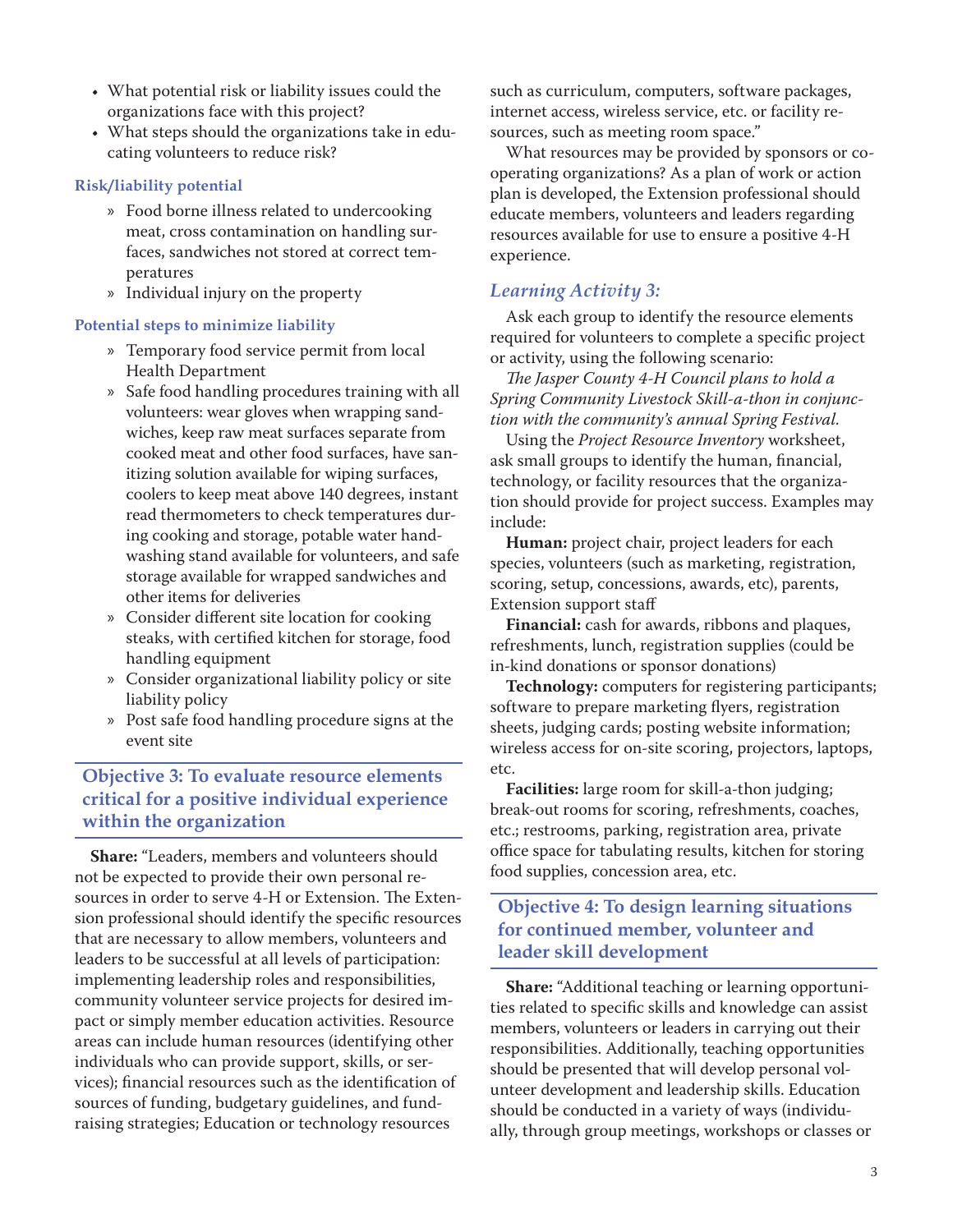online) and address multiple learning styles. Insufficient learning opportunities contribute to volunteer turnover."

Educational opportunities go beyond initial orientation, risk management, and resource access. Developing member, volunteer and leader skills makes the organization more effective in representing the organization throughout the community. *What tools or resources could be used to educate members, volunteers or leaders?*

#### *Learning Activity 4:*

The Jasper County 4-H Council wants to add more depth to their traditional leadership programs and go beyond distribution of officer and chairmen training materials. How would you design different learning opportunities that offer skill development for both members, volunteers and leaders? Break into small groups to discuss the following questions:

- What specific knowledge or skills beyond understanding officer/chairmen roles and responsibilities would you select to educate members, volunteers and leaders?
- What different teaching methods could you use to meet the needs and fit the schedules of your members, volunteers and leaders?

**Example:** The Jasper County 4-H Council has developed a three-part program plan:

- A lesson on effective conflict resolution from the KELD curriculum Section I to build skills for members, volunteers and leaders
- A workshop presented at the Kentucky 4-H Volunteer Forum featuring conflict resolution scenarios and role-play situations during the first 30 minutes, in addition to roles and responsibilities training
- County website postings of all conflict resolution materials, roles, and responsibilities for online reference

#### **Summary:**

To coordinate successful youth development programs, Extension must determine the best ways to educate members, volunteers and leaders throughout the organization. Educating may be getting a member, volunteer and leader off to a good start with orientation; helping member, volunteer and leaders manage risk by implementing prescribed risk management strategies; providing members resources for a positive experience; or making continued skill education a part of ongoing support activities. Educating adds stability

to organizations and enables and empowers its membership, volunteers and leadership to more effectively represent, lead and serve. These individuals are therefore more likely to be retained in their role and expand the outreach of the organization and its programs to audiences who would otherwise not be served.

#### **References:**

- Culp, III, K., Aldenderfer, A.E., Allen, L.A., Fannin-Holliday, S.G., Ford, R.C. & Goodwin, C.A. (2005). Orchestrating volunteer orientation: Introducing the O.B.O.E. model. Journal of Extension 43(6):Article 6TOT5. Available at: [http://www.joe.org/](http://www.joe.org/joe/2005december/tt5.php) [joe/2005december/tt5.php](http://www.joe.org/joe/2005december/tt5.php).
- Culp, III, K., Deppe, C.A., Castillo, J.X. & Wells, B.J. (1998). The GEMS model of volunteer administration. The Journal of Volunteer Administration 16(4):36-41.
- DeWitt, J.D. (1995). A legal handbook for nonprofit corporation volunteers. Available at: [http://icicle](http://iciclesoftware.com/vlh/)[software.com/vlh/](http://iciclesoftware.com/vlh/).
- Ellis, S.J. (1996). *From the top down.* Philadelphia: Energize, Inc.
- Hoover, T. & Connor, N. (2001). Preferred learning styles of Florida Association for Family and Community Education volunteers: Implications for professional development. *Journal of Extension* 39(3). Available at: http:/www.joe.org/joe/2001june/ a3.html.
- Kaslon, L., Lodl, K. & Greve, V. (2005). Online leader training for 4-H volunteers: A case study of action research. Journal of Extension 43(2):Article 2FEA4. Available at: [http://www.joe.org/joe/2005joe/a4.php.](http://www.joe.org/joe/2005joe/a4.php)
- Stallings, B.G. & McMillion, D. (1999) Orientation and training of event volunteers. Available at: [http://](http://www.energizeinc.com/art/ahowt.html) [www.energizeinc.com/art/ahowt.html.](http://www.energizeinc.com/art/ahowt.html)
- Wilson, M. (1976). *The effective management of volunteer programs*. Boulder, CO: Johnson Publishing Company.

Adapted by: Ken Culp, III, Principal Specialist for Volunteerism, Department of 4-H Youth Development and Adjunct Associate Professor, Department of Family Sciences; Christy Eastwood, Boone County Extension Agent, 4-H Youth Development; and Susan Turner, Monroe County Extension Agent, 4-H Youth Development, from original materials developed by: Ken Culp, III, Principal Specialist for Volunteerism, Department of 4-H Youth Development and Adjunct Associate Professor, Department of Family Sciences; and Janet H. Johnson, Allen County Extension Agent, Family & Consumer Sciences

Educational programs of Kentucky Cooperative Extension serve all people regardless of race, color, age, sex, religion, disability, or national origin. Issued in furtherance of Cooperative Extension work,<br>Acts of May 8 and ment, Lexington, and Kentucky State University, Frankfort. Copyright © 2015 for materials developed by University of Kentucky Cooperative Extension. This publication may be reproduced in portions or its entirety for educational or nonprofit purposes only. Permitted users shall give credit to the author(s) and include this copyright notice. Publications are also available on the World Wide Web at www. ca.uky.edu.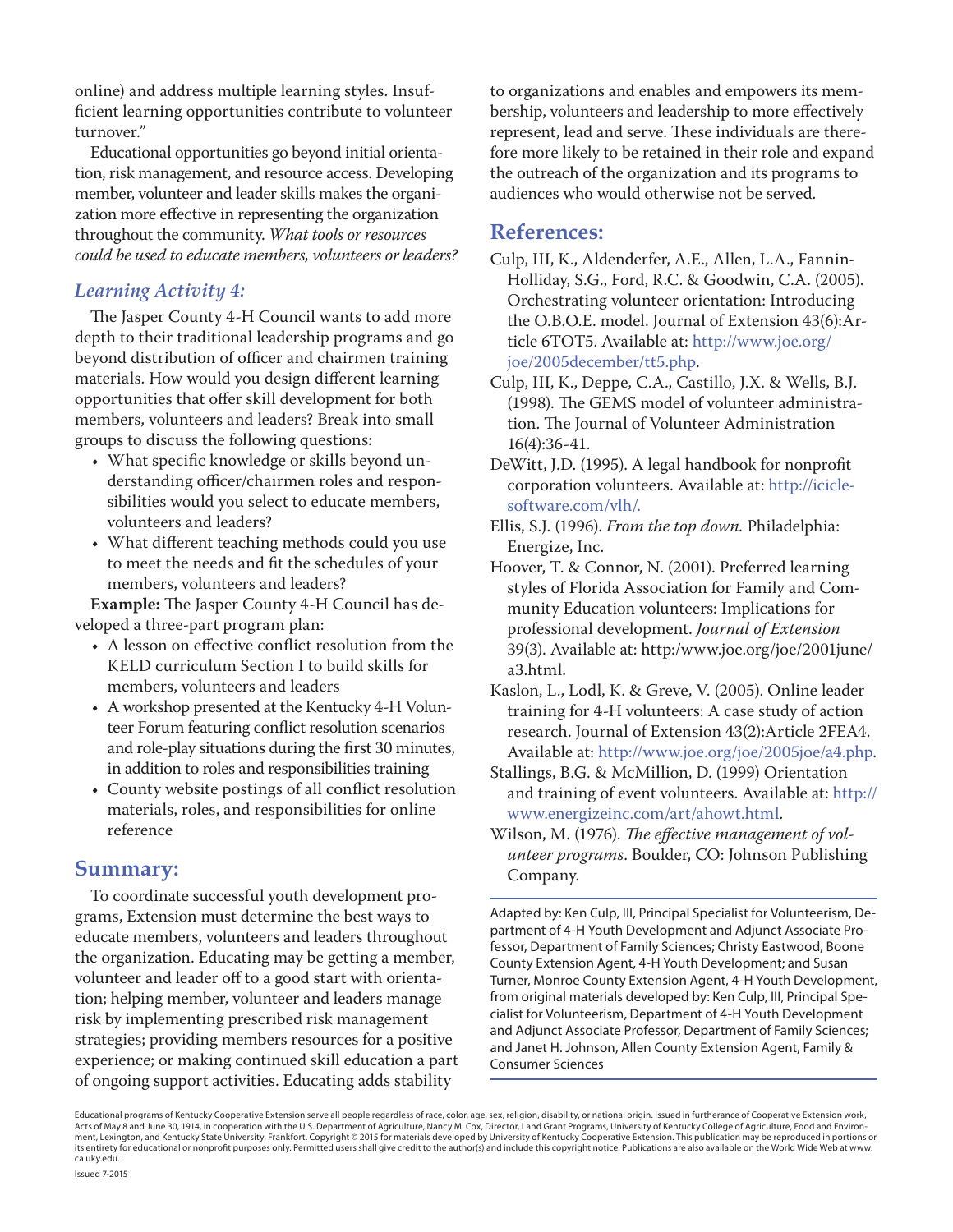

# **What resources do we need to complete this project?**

### **Project Name:\_\_\_\_\_\_\_\_\_\_\_\_\_\_\_\_\_\_\_\_\_\_\_\_\_\_\_\_\_\_\_\_\_\_\_\_\_\_\_\_\_\_\_\_\_\_\_\_\_\_\_\_\_\_\_\_\_\_\_\_\_\_\_**

| Human | Financial | Technology | <b>Facilities</b> |
|-------|-----------|------------|-------------------|
|       |           |            |                   |
|       |           |            |                   |
|       |           |            |                   |
|       |           |            |                   |
|       |           |            |                   |
|       |           |            |                   |
|       |           |            |                   |
|       |           |            |                   |
|       |           |            |                   |
|       |           |            |                   |
|       |           |            |                   |
|       |           |            |                   |
|       |           |            |                   |
|       |           |            |                   |
|       |           |            |                   |
|       |           |            |                   |
|       |           |            |                   |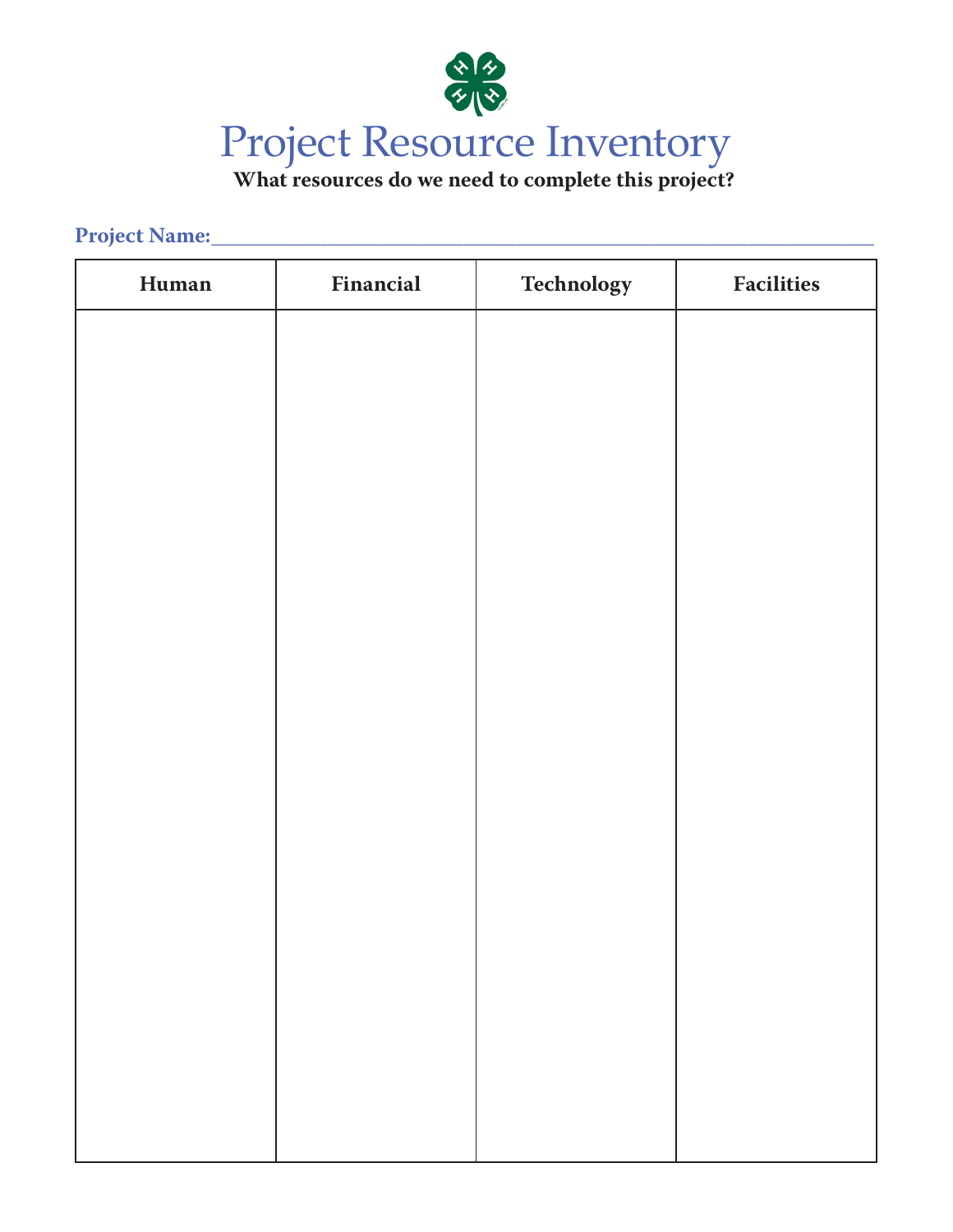

# Volunteer Welcome Letter

*Dear 4-H Volunteer:*

*Congratulations on your decision to volunteer as a club leader for Jasper County 4-H! You're beginning an interesting, challenging and rewarding experience. Because I know you have many questions about membership, we hope you will find this information letter helpful! Your fellow club leaders are excited to have you join and share our mission of "4-H empowers youth to reach their full potential, working and learning in partnership with caring adults" that is now entering the 111th year!*

*Please feel free to contact me with questions at any time. Call (859) 123-4567, email ces-Jasper@uky.edu, or visit me at your Jasper County Cooperative Extension Service facilities (600 East Main Street, Scottsburg). Visit the Cooperative Extension Service website, where you will find the Jasper County 4-H homepage link for current information, forms, and other helpful items at www.ca.uky.edu/Jasper/4-H/.*

*Again, welcome to Jasper County 4-H! I look forward to working together this year as we strive to make the best better!*

*Sincerely,* 

*Janie Johnson Jasper County Extension Agent – 4-H Youth Development*